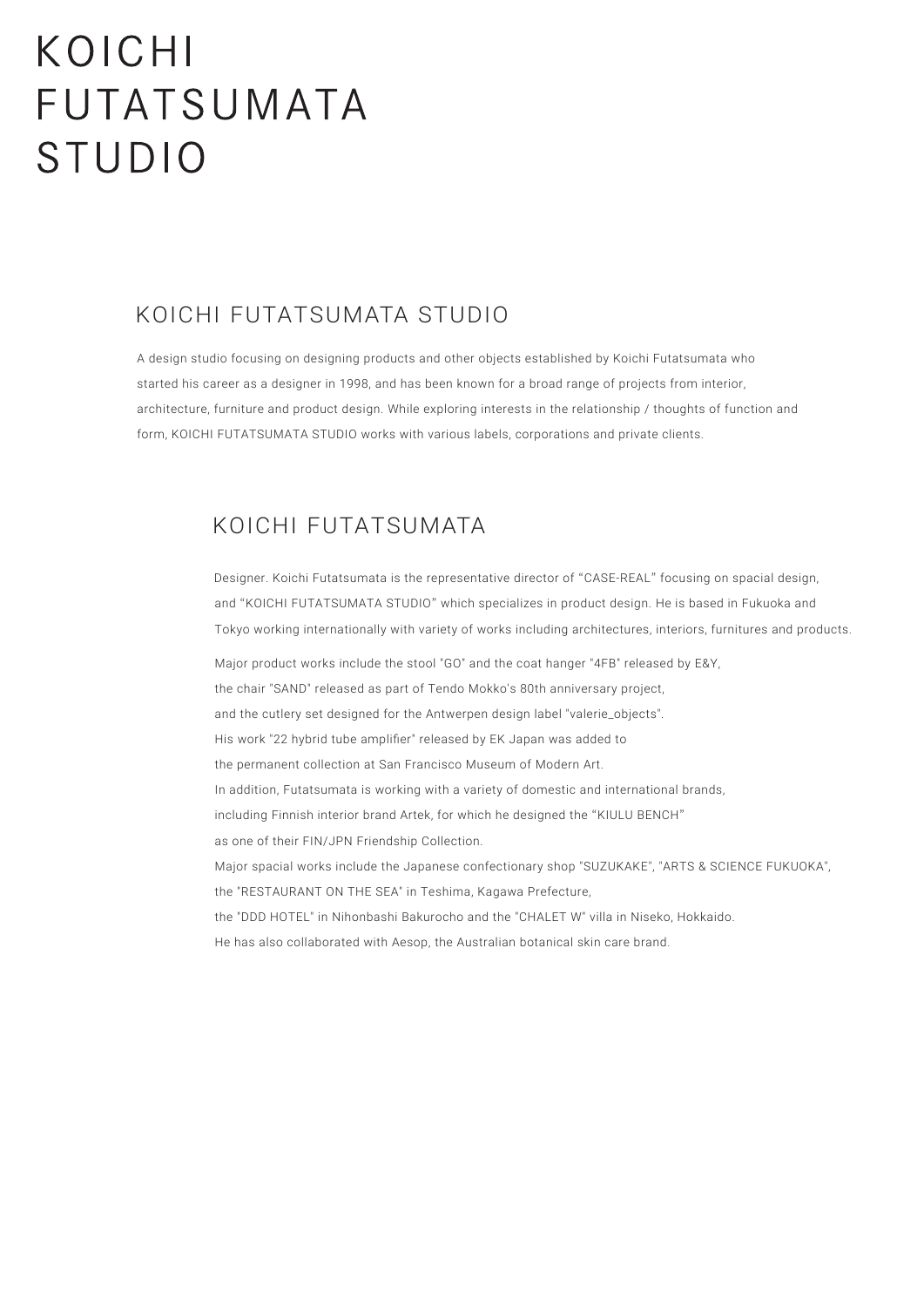#### Awards / Public Collections

Design Anthology Awards / Residencial Living Spaces (compact) – Winner (2021) Elle Decor International Design Awards 2022 – Japan Nominee (2021) Dezeen Awards / Interior design studio of the year - Shortlisted / Top5 (London, 2021) Dezeen Awards / Small retail interior - Shortlisted / Top5 (London, 2020) FRAME Awards / Best Use of Colour - Jury Prize (Amsterdam, 2020) Building of the Year - Archdaily / Commercial Architecture - Nominee (America, 2020) FRAME Awards / Best Use of Material – Nominee (Amsterdam, 2018) Wallpaper\* City Guides / 10 Best Design (London, 2017) JCD Design Award 2016 / Gold "Aesop Sapporo Stellar Place" (2016, Tokyo) Domusweb / Best of Japan "Aesop Sapporo Stellar Place" (2016, Milano) Domusweb / Best of 2015 design "GEOMETRY STOOL" (2015, Milano) Wallpaper\* Design Awards - Judges' Awards Best Domestic Design / High Five "SHOE STOOL" (2014, London) San Francisco Museum of Modern Art / The Permanent Collection "22[tu:tu:]" (2011, San Francisco) D&AD Awards 2011 / Nomination Awards "22[tu:tu:]" (2011, London) Restaurant & Bar Design Awards 2011 / Final Shortlisted "Bar DREIECK PARK" (2011, London) Design For Asia Award 2010 / Bronze Award "HAMMOCK" (2010, Hong Kong) Fukuoka Design Award 2010 / The second prize "22[tu:tu:]" (2010, Fukuoka) AR Awards 2009 / Commendations "4FB", "CONCENTS" (2009, London) iida 2009 / Final Shortlisted "MINORITYREV Hirao" (2009, Incheon) Best Store of The Year 18th / Selected "DOUBLE OO '09" (2009, Tokyo) Digital Design of The Year 2002 / Gold Prize "CONCENTS" (Tokyo)

#### Exhibitions

IFFT Interiot Lifestyle Living /+TALENTS (Tokyo Big Sight, Tokyo/Japan,2021) Reunion – KOICHI FUTATSUMATA・E&Y collection – (Directors, Fukuoka/Japan, 2021) Remaster – KOICHI FUTATSUMATA・E&Y collection – (LICHT. Japan, 2021) TENDO JAPANESE MODERN /80 PROJECT New product Exhibition(Tendo Mokko showroom, Japan, 2021) Landscape of Design(Artek Tokyo Store, Tokyo/Japan, 2019) Artek at Milan Design Week 2019 – FIN/JPN Friendship Collection(Milano/Italy, 2019) EDITION Vol.1 PYOD EXHIBITION (LICHT, Tokyo/Japan, 2019) THE CUTRELY SHOW by Gallery Valerie Traan (2016, Il Lazzaretto / Milano) A Matter of Perception TRADITION & TECHNOLOGY (2016, Palazzo Litta / Milano) Alamak! DESIGN IN ASIA in Milano (2016, La Triennale di Milano / Milano) DESIGN WORKSHOP JAPAN - SWITZERLAND (2016, Istituto Svizzero / Milano) edition HORIZONTAL multiple collection line EXHIBITION (2015, Design Museum / London) The cutlery project by valerie\_objects / D' DAYS 2015 (2015, The Musée des Arts Décoratifs / Paris) Wallpaper\* Handmade (Collaborator: SKAGEN) SALONE DEL MOBILE 2015 (2015, The Wallpaper\* Arcade / Milano) Design Workshop Japan - Switzerland (2015, Wogg / Barden + ISHINOMAKI LABOLATORY / Tokyo & Ishinomaki) SHOWCASE Exhibition (2014, Daikanyama Loveria Annex / Tokyo) Milano Triennale 2014 / Trame Exhibition (2014, La Triennale di Milano / Milano) SALONE DEL MOBILE 2014 / OPINION CIATTI Collection (2014, Rho Fiera + ENTRATALIBERA / Milano) KOICHI FUTATSUMATA x E&Y Special Exhibition (2013, Living Motif / Tokyo) MARK-ING UK/JP in London (2013, Gallery Libby Sellers / London) DESIGNING 2012 / GROUNDWORK (2012, Fukuoka)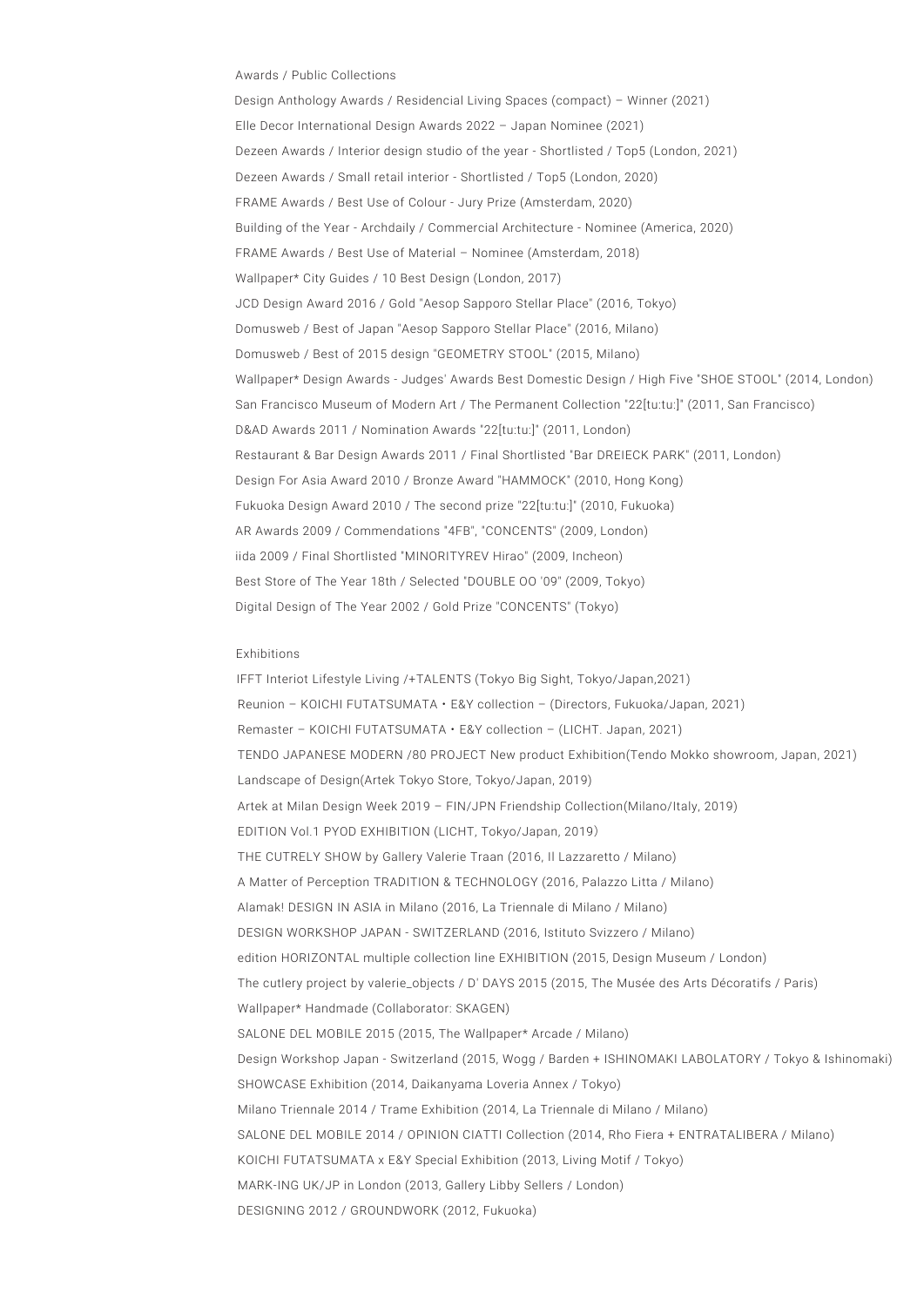MARK-ING JP/UK in Tokyo (2011, Tokyo Midtown Hall / Tokyo) LESS AND MORE. The Design Ethos of Dieter Rams (2011, San Francisco Museum of Modern Art) DESIGNTIDE TOKYO 2010 / edition HORIZONTAL Collection by E&Y (2010, Tokyo Midtown Hall / Tokyo) KOICHI FUTATSUMATA EXHIBITION / DESIGNTIDE TOKYO 2009 (2009, E&Y / Tokyo) SALONE DEL MOBILE 2008 / E&Y Collection (2008, GALLERIA ANTONIA JANNONE / Milano) DESIGN TIDE 2007 (2007, E&Y Booth / Tokyo) FURNITURE MODE EX. (2005, Gallery Speak FOR / Tokyo) TOKYO DESIGNERS WEEK 2004 (2004, Tokyo) JAPAN DESIGN NOUVELLE GENERATION (2001, VIA Gallery / Paris) TOKYO DESIGNERS BLOCK 2001 (2001, Tokyo) BIENNALE INTERNATIONAL DESIGN 2000 (2000, ESADSE / Saint-Etienne) HAPPENING 2000 (2000, Tokyo-Osaka) CASE-REAL EXHIBITION (2000, E&Y Fukuoka / Fukuoka) HAPPENING 1999 (1999, Tokyo,Osaka), HAPPENING 1998 (1998, Tokyo)

### Works

KIULU BENCH / BENCH / 2019, Artek (Finland) 4 GFRP UPPER / UPPER LIGHT / 2018 Elder\_ARAOKAGANKYO / GLASSES / 2017, ARAOKA GANKYO (Japan) IN THE SKY B.G. / MULTIPLE / 2017, PROTOTYPE CUTLERY for VALERIE OBJECTS / CUTLERY / 2016, valerie objects (Belgium) P(L)Y(W)O(O)D STOOL / STOOL / 2016, PROTOTYPE DECK CHAIR+OTTOMAN / LOUNGE CHAIR, OTTOMAN / 2015, ISHINOMAKI LABORATORY (Japan) FLAMINGO / STOOL / 2015, ISHINOMAKI LABORATORY (Japan) HYGGE BOARD / CUTTING BOARD / 2015, SKAGEN (US) SHOE STOOL / STOOL / 2014, OPINION CIATTI (Italy) GEOMETRY STOOL / STOOL / 2014, PROTOTYPE TOCO STOOL / STOOL / 2014, PROTOTYPE LID-01 / DOOR HANDLE / 2014, MAKIHAUS Co., Ltd. (Japan) ARCH CHAIR / CHAIR / 2013 246 STOOL / STOOL / 2012, ISHINOMAKI LABORATORY (Japan) IN THE SKY / MULTIPLE / 2010, edition HORIONTAL - E&Y (Japan) 22 [tu:tu:] / HYBRID TUBE AMPLIFIER / 2009, EK JAPAN (Japan) HAMMOCK / LOW TABLE / 2009, E&Y (Japan) Untitled (chair 08-1) / CHAIR / 2008, PROTOTYPE Untitled (chair 08-2) / CHAIR / 2008, PROTOTYPE 4FB / COAT HANGER / 2007, E&Y (Japan) RECORD / BENCH / 2004, PROTOTYPE KENZAN / VASE / 2000, PROTOTYPE CONCENTS / ELECTRICAL SOCKET / 1998, SELF-PRODUCED